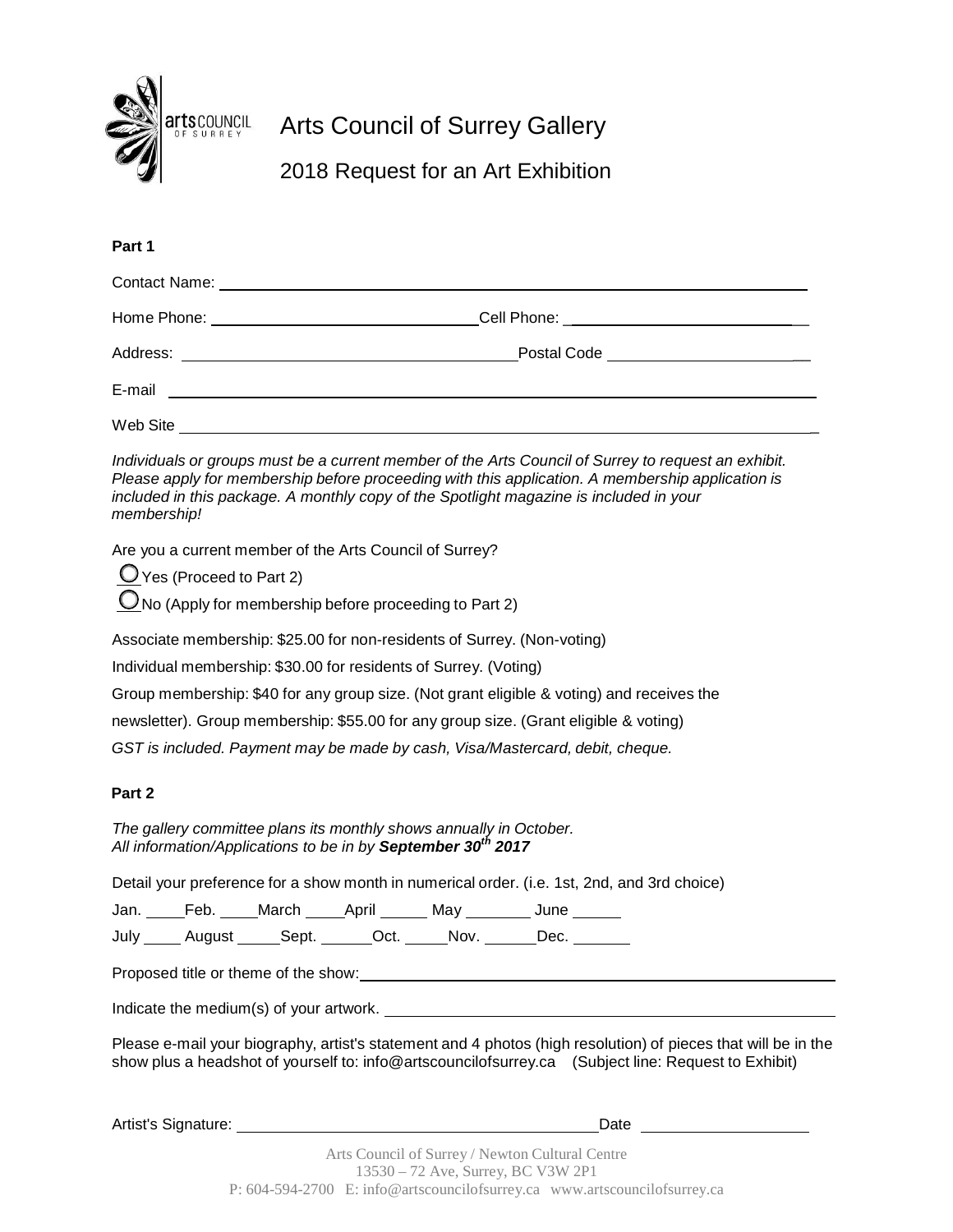## **Arts Council of Surrey Gallery**

Newton Cultural Centre, 13530 72 Ave., Surrey, BC V3W 2P1 [info@artscouncilofsurrey.ca](mailto:info@artscouncilofsurrey.ca) 604-594-2700

#### **Artist's Agreement**

I authorize the Arts Council of Surrey to display the artwork listed on the Artist's Inventory List that the artist will supply to the NCC office. While all due care and precaution will be taken, the Arts Council of Surrey does not take any responsibility for damage or loss of artwork listed herein. It is understood that insurance of the artist's work is the responsibility of the artist during the show.

Upon acceptance, the artist will be given a show set up date and take down date. An artist or group may be rescheduled with good reason and with the understanding that every effort will be made to accommodate them at another time in the not too distant future.

THIS AGREEMENT is made between (hereinafter referred to as the "Artist"), and The Arts Council of Surrey (hereinafter referred to as "ACS"). The artworks are hereinafter collectively referred to as the "Works" or "Work." Throughout this Agreement, the terms "Works" and "Work" refer exclusively to the specific works the Artist agrees to exhibit in the Gallery.

#### The Gallery Space

Artists should tour the gallery prior to their show to ensure they know the gallery space. Gallery Measurements: approximately 21' x 24' (not including doors and windows)

Our Gallery Manager/Curator and will be available to aid in the hanging of the exhibition. If the artist is unavailable for the date of hanging, arrangements will be made for said artist to drop off their works at the Newton Cultural Centre the Sunday before the hanging date.

Frames, if used, *must be in good condition*. All work must be compatible with the current hanging system. The gallery manager reserves the right to refuse works that they feel are unsuitable to be shown.

All artwork must be originals with the exception of photography. No giclee prints to be hung on walls. Artists are welcome to sell prints/giclee of their work only while they are present in the gallery. However, art cards and small prints (5" x 7") can be left with the office staff to sell during the duration of the exhibition.

If any specialized equipment is needed for displays the artist must supply it. Artists must inform the curator of the special equipment well in advance of their exhibition month.

Paintings must be for sale, unless it is agreed by the Gallery Manager for special circumstances.

All works remain in the exhibit during the show, except for unusual circumstance.

A guest book is kept in the gallery and copies of the comments are given to the artists at the end of the show (*please do not bring your own*). Business cards and brochures are welcome.

#### Items needed for your exhibit besides your art:

- Submit inventory sheets to ACS by email (no hand written inventory sheets). Please send in the following format: first line - the title, second line – artist's name, and third line - medium and price. This way we are able to cut and paste the information and print them on clear labels. Or if you prefer.
- For the website ArtSpot and Spotlight magazine please sent in 3-5 featured images at minimum 300DPI. Each picture should have the name, size, price, and medium in the file name.
- White "Sticky" Tack only to attach anything to the walls (NO tape or glue permitted).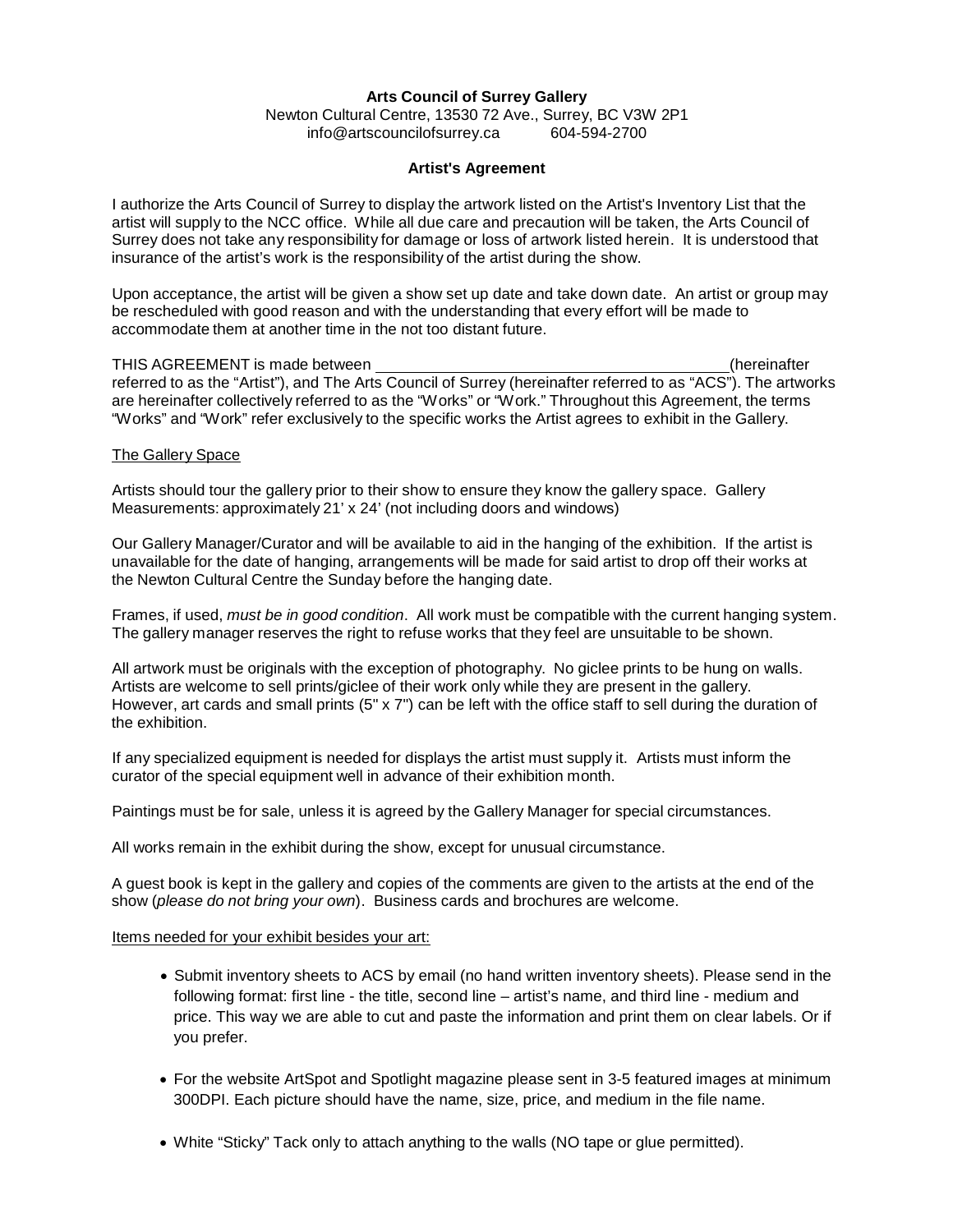## Advertising

Advertising will be the responsibility of the artist. Contact information for the local newspapers:

The Now & Leader – tom.zillich@surreynowleader.com Attn: Tom Zillich The Peace Arch News – arts@peacearchnews.com Attn: Alex Browne

SPOTLIGHT MAGAZINE CENTER SPREAD: The artist's show is placed center spread in *Spotlight on the Arts* magazine at no charge to the artists. Artists must supply a short article about their art, pictures of their work, and a head shot (all photos must be high resolution-print quality) **Send to: [info@artscouncilofsurrey.ca S](mailto:info@artscouncilofsurrey.ca)ubject line: Spotlight - Gallery information – your name.** The **deadline** to submit this information is as **"soon as possible"** but no later than **8 weeks** prior to your show date. This is extremely important for getting your show advertised in the magazine.

ACS will also send out an e-Gallery newsletter a week before the Artist Reception, as well as putting the event on our Facebook page and tweeting about the Artist Reception on that day.

#### Finances

A \$50 damage deposit is required per artist or one deposit per artists group and will be returned to the artist at the end of the show unless damage has been shown to be the fault of the artist or negligence on the part of the artist or their assistants.

ACS requires that when an artist sells an artwork during the exhibit, or as a direct result of the display, a 25% commission be paid to the Arts Council of Surrey. Please ensure prices on artwork to be sold reflect the commission and applicable taxes.

All Visa or Master Card sales will be charged an additional fee equal to the fee charge by the Credit Card company (3% of total sale). All sales of displayed art will be handled by ACS or their agents and will be processed in the NCC office.

All card or print sales will be handled by the NCC office. Artists are welcome to leave art cards and small prints (5" x 7") with the office staff during the duration of the exhibition.

## Artist Reception

All artists are encouraged to host an opening reception. The reception is booked for the second Saturday afternoon (1-3pm) after the hanging of the exhibition. Artists are responsible for any finger foods and beverages other than coffee and tea (no alcohol).

ACS will provide coffee/tea, sugar, cream and cups for the opening reception. All clean-up of the reception and show is the responsibility of the artist(s).

#### Gallery Sitting

Artists are welcome to create (no oils or encaustic) in the gallery during their show, especially during special events. ACS will inform the artist of any events happening within the exhibition month. Artists are encouraged to hold talks, demonstrations and if possible classes during the show. Artists must pay a rental fee to hold a class at the Newton Cultural Centre. If you are interested in holding a class please contact the NCC office.

The gallery is open from 10:00 am to 3:30 pm Tuesday – Sunday.

| Artist's Signature: | Date: |  |
|---------------------|-------|--|
|                     |       |  |

Coordinator's Signature:\_ Date:\_